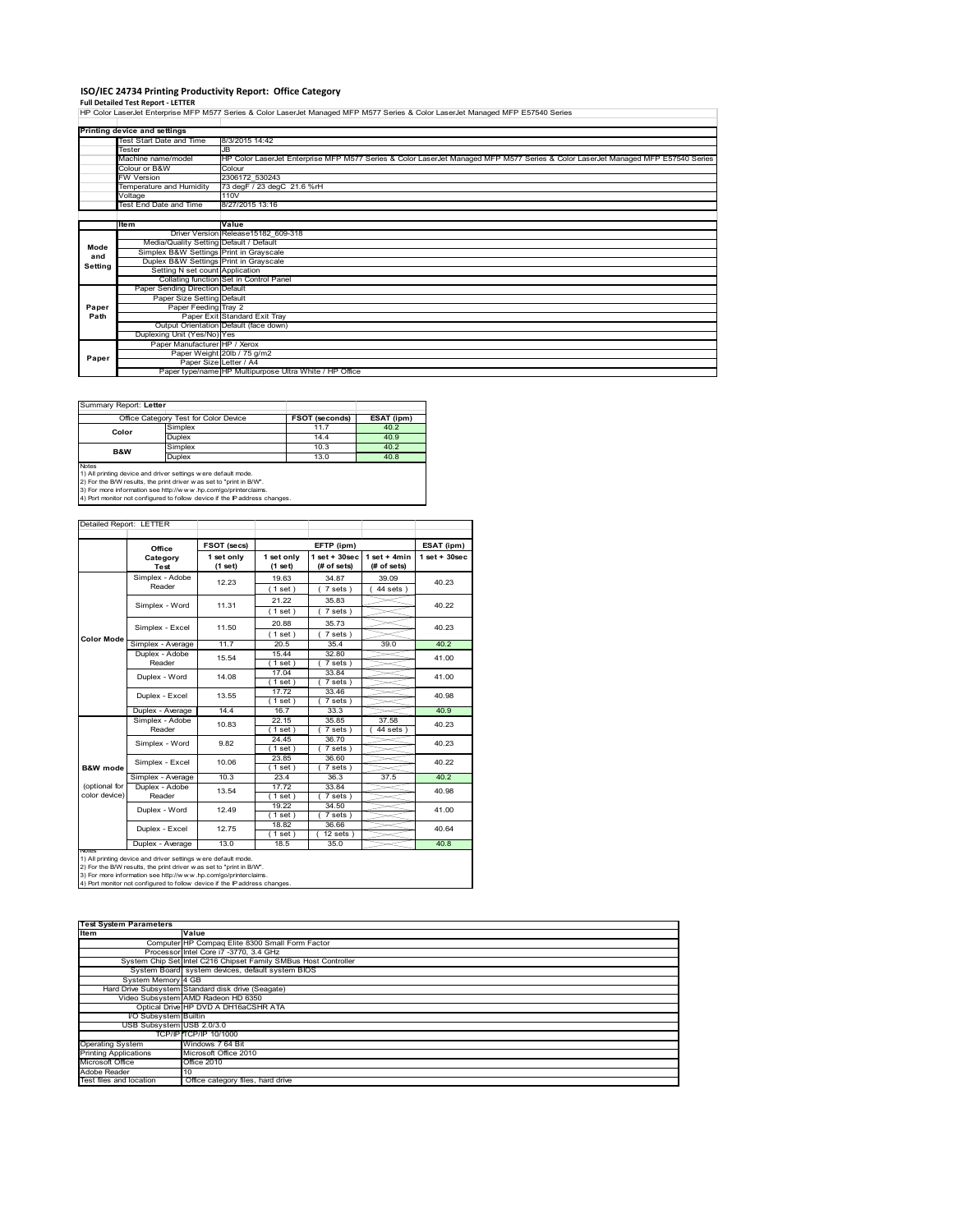# **ISO/IEC 24734 Printing Productivity Report: Office Category**

**Full Detailed Test Report ‐ A4** HP Color LaserJet Enterprise MFP M577 Series & Color LaserJet Managed MFP M577 Series & Color LaserJet Managed MFP E57540 Series

|         | Printing device and settings            |                                                                                                                                  |
|---------|-----------------------------------------|----------------------------------------------------------------------------------------------------------------------------------|
|         | Test Start Date and Time                | 8/3/2015 14:42                                                                                                                   |
|         | Tester                                  | JB                                                                                                                               |
|         | Machine name/model                      | HP Color LaserJet Enterprise MFP M577 Series & Color LaserJet Managed MFP M577 Series & Color LaserJet Managed MFP E57540 Series |
|         | Colour or B&W                           | Colour                                                                                                                           |
|         | <b>FW Version</b>                       | 2306172 530243                                                                                                                   |
|         | Temperature and Humidity                | 73 degF / 23 degC 21.6 %rH                                                                                                       |
|         | Voltage                                 | 110V                                                                                                                             |
|         | <b>Test End Date and Time</b>           | 8/27/2015 13:16                                                                                                                  |
|         |                                         |                                                                                                                                  |
|         | <b>Item</b>                             | Value                                                                                                                            |
|         |                                         | Driver Version Release15182 609-318                                                                                              |
| Mode    | Media/Quality Setting Default / Default |                                                                                                                                  |
| and     | Simplex B&W Settings Print in Grayscale |                                                                                                                                  |
| Setting | Duplex B&W Settings Print in Grayscale  |                                                                                                                                  |
|         | Setting N set count Application         |                                                                                                                                  |
|         |                                         | Collating function Set in Control Panel                                                                                          |
|         | Paper Sending Direction Default         |                                                                                                                                  |
|         | Paper Size Setting Default              |                                                                                                                                  |
| Paper   | Paper Feeding Tray 2                    |                                                                                                                                  |
| Path    |                                         | Paper Exit Standard Exit Tray                                                                                                    |
|         |                                         | Output Orientation Default (face down)                                                                                           |
|         | Duplexing Unit (Yes/No) Yes             |                                                                                                                                  |
|         | Paper Manufacturer HP / Xerox           |                                                                                                                                  |
|         |                                         | Paper Weight 20lb / 75 g/m2                                                                                                      |
| Paper   |                                         | Paper Size Letter / A4                                                                                                           |
|         |                                         | Paper type/name HP Multipurpose Ultra White / HP Office                                                                          |

Summary Report: **A4**

|                                                                            | Office Category Test for Color Device | <b>FSOT (seconds)</b> | ESAT (ipm) |  |  |  |
|----------------------------------------------------------------------------|---------------------------------------|-----------------------|------------|--|--|--|
| Colour                                                                     | Simplex                               | 11.8                  | 38.0       |  |  |  |
|                                                                            | <b>Duplex</b>                         | 14.6                  | 38.9       |  |  |  |
| <b>B&amp;W</b>                                                             | Simplex                               | 10.7                  | 38.0       |  |  |  |
|                                                                            | <b>Duplex</b>                         | 13.6                  | 38.9       |  |  |  |
| Notes                                                                      |                                       |                       |            |  |  |  |
| 1) All printing device and driver settings w ere default mode.             |                                       |                       |            |  |  |  |
| 2) For the B/W results, the print driver w as set to "print in B/W".       |                                       |                       |            |  |  |  |
| 3) For more information see http://www.hp.com/go/printerclaims.            |                                       |                       |            |  |  |  |
| 4) Port monitor not configured to follow device if the IP address changes. |                                       |                       |            |  |  |  |

| Detailed Report: A4            |                           |                       |                       |                                  |                               |                   |
|--------------------------------|---------------------------|-----------------------|-----------------------|----------------------------------|-------------------------------|-------------------|
|                                | Office                    | FSOT (secs)           |                       | EFTP (ipm)                       |                               | ESAT (ipm)        |
|                                | Category<br>Test          | 1 set only<br>(1 set) | 1 set only<br>(1 set) | $1$ set $+30$ sec<br>(# of sets) | $1$ set + 4min<br>(# of sets) | $1$ set $+30$ sec |
|                                | Simplex - Adobe<br>Reader | 12.40                 | 19.36<br>(1 set)      | 33.37<br>7 sets)                 | 37.03<br>$42$ sets $)$        | 38.08             |
|                                | Simplex - Word            | 11.63                 | 20.64<br>(1 set)      | 34.06<br>$7 sets$ )              |                               | 38.08             |
| Colour<br>Mode                 | Simplex - Excel           | 11.36                 | 21.12<br>(1 set)      | 34.12<br>7 sets)                 |                               | 38.09             |
|                                | Simplex - Average         | 11.8                  | 20.3                  | 33.8                             | 37.0                          | 38.0              |
|                                | Duplex - Adobe<br>Reader  | 15.24                 | 15.74<br>$1$ set)     | 31.52<br>7 sets)                 |                               | 38.94             |
|                                | Duplex - Word             | 14.26                 | 16.82<br>(1 set)      | 32.36<br>7 sets)                 |                               | 38.94             |
|                                | Duplex - Excel            | 14.20                 | 16.90<br>(1 set)      | 32.08<br>$7 sets$ )              |                               | 38.94             |
|                                | Duplex - Average          | 14.6                  | 16.4                  | 31.9                             |                               | 38.9              |
|                                | Simplex - Adobe<br>Reader | 11.13                 | 21.56<br>$1$ set $)$  | 34.23<br>7 sets)                 | 35.17<br>$42$ sets $)$        | 38.09             |
|                                | Simplex - Word            | 10.22                 | 23.49<br>(1 set)      | 34.98<br>7 sets)                 |                               | 38.09             |
| B&W mode                       | Simplex - Excel           | 10.73                 | 22.38<br>(1 set)      | 34.79<br>7 sets)                 |                               | 38.07             |
|                                | Simplex - Average         | 10.7                  | 22.4                  | 34.6                             | 35.1                          | 38.0              |
| (optional for<br>color device) | Duplex - Adobe<br>Reader  | 13.86                 | 17.30<br>$1$ set)     | 31.90<br>7 sets)                 |                               | 38.94             |
|                                | Duplex - Word             | 13.24                 | 18.12<br>(1 set)      | 33.08<br>7 sets)                 |                               | 38.94             |
|                                | Duplex - Excel            | 13.41                 | 17.88<br>(1 set)      | 32.90<br>7 sets)                 |                               | 38.94             |
| <b>INDIAS</b>                  | Duplex - Average          | 13.6                  | 17.7                  | 32.6                             |                               | 38.9              |

nous<br>1) All printing device and driver settings were default mode.<br>2) For the B/W results, the print driver was set to "print in B/W".<br>3) For more information see http://www.hp.com/go/printerclaims.<br>4) Por monitor not conf

| <b>Test System Parameters</b> |                                                                 |  |  |  |  |
|-------------------------------|-----------------------------------------------------------------|--|--|--|--|
| Item                          | Value                                                           |  |  |  |  |
|                               | Computer HP Compaq Elite 8300 Small Form Factor                 |  |  |  |  |
|                               | Processor Intel Core i7 -3770, 3.4 GHz                          |  |  |  |  |
|                               | System Chip Set Intel C216 Chipset Family SMBus Host Controller |  |  |  |  |
|                               | System Board system devices, default system BIOS                |  |  |  |  |
| System Memory 4 GB            |                                                                 |  |  |  |  |
|                               | Hard Drive Subsystem Standard disk drive (Seagate)              |  |  |  |  |
|                               | Video Subsystem AMD Radeon HD 6350                              |  |  |  |  |
|                               | Optical Drive HP DVD A DH16aCSHR ATA                            |  |  |  |  |
| I/O Subsystem Builtin         |                                                                 |  |  |  |  |
| USB Subsystem USB 2.0/3.0     |                                                                 |  |  |  |  |
|                               | TCP/IP TCP/IP 10/1000                                           |  |  |  |  |
| <b>Operating System</b>       | Windows 7 64 Bit                                                |  |  |  |  |
| <b>Printing Applications</b>  | Microsoft Office 2010                                           |  |  |  |  |
| Microsoft Office              | Office 2010                                                     |  |  |  |  |
| Adobe Reader                  | 10                                                              |  |  |  |  |
| Test files and location       | Office category files, hard drive                               |  |  |  |  |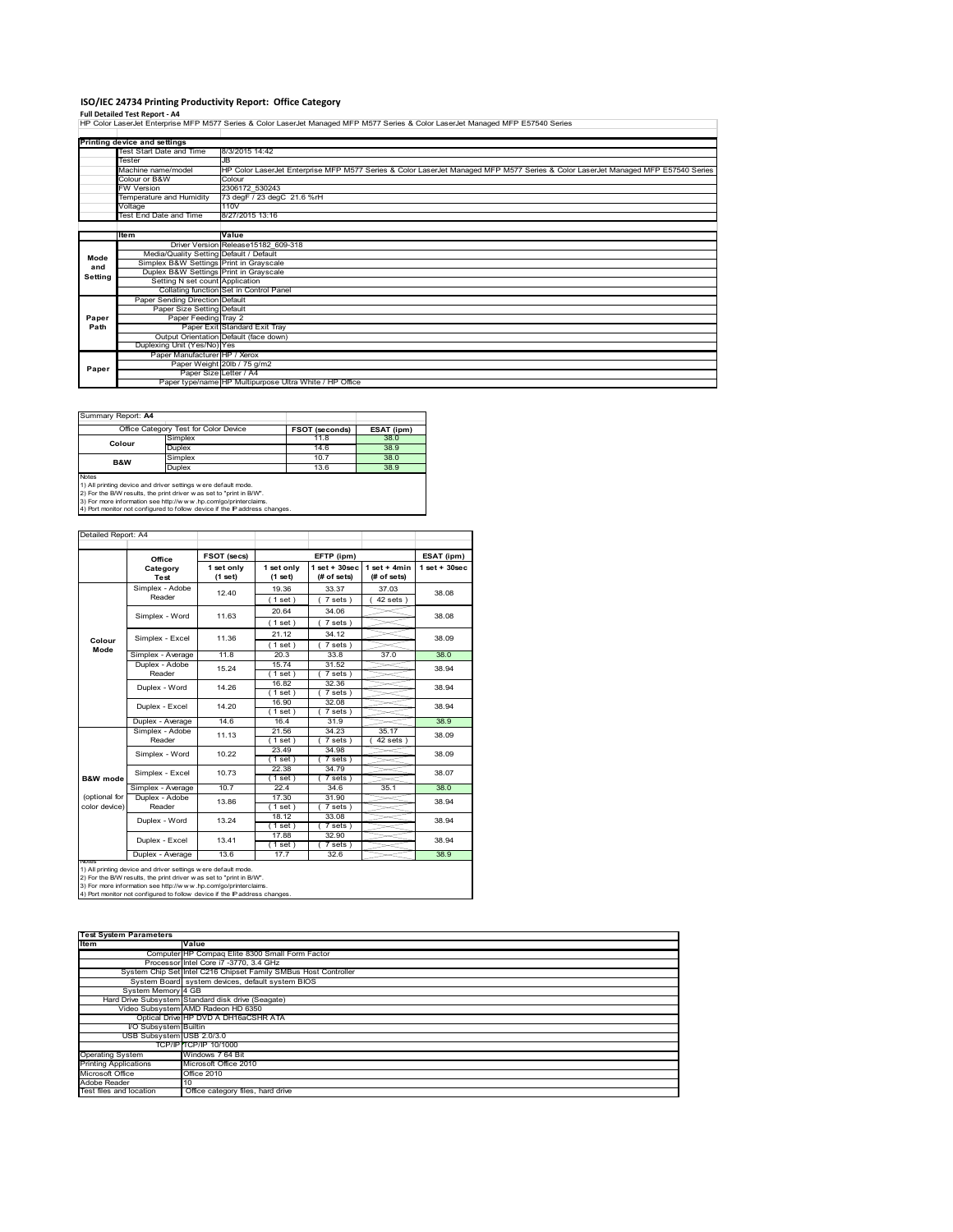**ISO/IEC 24734 Printing Productivity Report: Office Category**<br>Feature Performance Full Report - Office Feature Performance Test<br>HP Color LaserJet Enterprise MFP M577 Series & Color LaserJet Managed MFP M577 Series & Color

|         | Printing device and settings            |                                                                                                                                  |
|---------|-----------------------------------------|----------------------------------------------------------------------------------------------------------------------------------|
|         | Test Start Date and Time                | 8/3/2015 14:42                                                                                                                   |
|         | Tester                                  | J <sub>B</sub>                                                                                                                   |
|         | Machine name/model                      | HP Color LaserJet Enterprise MFP M577 Series & Color LaserJet Managed MFP M577 Series & Color LaserJet Managed MFP E57540 Series |
|         | Colour or B&W                           | Colour                                                                                                                           |
|         | <b>FW Version</b>                       | 2306172 530243                                                                                                                   |
|         | Temperature and Humidity                | 73 degF / 23 degC 21.6 %rH                                                                                                       |
|         | /oltage                                 | 110V                                                                                                                             |
|         | Test End Date and Time                  | 8/27/2015 13:16                                                                                                                  |
|         |                                         |                                                                                                                                  |
|         | litem                                   | Value                                                                                                                            |
|         |                                         | Driver Version Release15182 609-318                                                                                              |
| Mode    | Media/Quality Setting Default / Default |                                                                                                                                  |
| and     | Simplex B&W Settings Print in Grayscale |                                                                                                                                  |
| Setting | Duplex B&W Settings Print in Grayscale  |                                                                                                                                  |
|         | Setting N set count Application         |                                                                                                                                  |
|         |                                         | Collating function Set in Control Panel                                                                                          |
|         | Paper Sending Direction Default         |                                                                                                                                  |
|         | Paper Size Setting Default              |                                                                                                                                  |
| Paper   | Paper Feeding Tray 2                    |                                                                                                                                  |
| Path    |                                         | Paper Exit Standard Exit Tray                                                                                                    |
|         |                                         | Output Orientation Default (face down)                                                                                           |
|         | Duplexing Unit (Yes/No) Yes             |                                                                                                                                  |
|         | Paper Manufacturer HP / Xerox           |                                                                                                                                  |
| Paper   |                                         | Paper Weight 20lb / 75 g/m2                                                                                                      |
|         |                                         | Paper Size Letter / A4                                                                                                           |
|         |                                         | Paper type/name HP Multipurpose Ultra White / HP Office                                                                          |

| <b>ISO Print Productivity Report: Feature Performance Test Summary</b>                                                                                                                                                                                                                             |         |      |                                      |  |  |
|----------------------------------------------------------------------------------------------------------------------------------------------------------------------------------------------------------------------------------------------------------------------------------------------------|---------|------|--------------------------------------|--|--|
|                                                                                                                                                                                                                                                                                                    |         |      | <b>Feature Performance Ratio</b>     |  |  |
| <b>Printing Modes</b>                                                                                                                                                                                                                                                                              |         |      | A5 and Legal                         |  |  |
| (Feature Adobe Reader - Office test file)                                                                                                                                                                                                                                                          |         |      | <b>ESAT (feature)</b><br>ESAT (base) |  |  |
| A5 Landscape Feed - Colour                                                                                                                                                                                                                                                                         | Simplex | 135% | 157%                                 |  |  |
| <b>A5 Portrait Feed - Colour</b>                                                                                                                                                                                                                                                                   | Simplex | 101% | 35%                                  |  |  |
| Legal - Colour                                                                                                                                                                                                                                                                                     | Simplex |      |                                      |  |  |
| Legal - Colour                                                                                                                                                                                                                                                                                     | Duplex  |      |                                      |  |  |
| A5 Landscape Feed - B/W                                                                                                                                                                                                                                                                            | Simplex | 133% | 157%                                 |  |  |
| <b>A5 Portrait Feed - B/W</b>                                                                                                                                                                                                                                                                      | Simplex | 52%  | 52%                                  |  |  |
| Legal - B/W                                                                                                                                                                                                                                                                                        | Simplex |      |                                      |  |  |
| Legal - B/W                                                                                                                                                                                                                                                                                        | Duplex  |      |                                      |  |  |
| <b>Notes</b><br>1) All printing device and driver settings w ere default mode.<br>2) Test conducted with 8-paper Office Feature Performance file.<br>3) For more information see http://www.hp.com/go/printerclaims.<br>4) Port monitor not configured to follow device if the IP address changes. |         |      |                                      |  |  |

| <b>Printing Modes</b><br>Feature Adobe Reader - Office                                                                                                                                                                                                                                     |                     | <b>Base Printing</b> |                      | <b>Feature Performance</b><br>A5 and Legal |                                         |                                      |  |  |
|--------------------------------------------------------------------------------------------------------------------------------------------------------------------------------------------------------------------------------------------------------------------------------------------|---------------------|----------------------|----------------------|--------------------------------------------|-----------------------------------------|--------------------------------------|--|--|
| test file (8-page)                                                                                                                                                                                                                                                                         | Mode                |                      |                      |                                            |                                         |                                      |  |  |
|                                                                                                                                                                                                                                                                                            | <b>FSOT</b><br>Base | <b>ESAT</b><br>Base  | 1 set<br>FSOT (secs) | $1$ set $+30$ sec<br>ESAT (ipm)            | FSOT (base)<br><b>FSOT</b><br>(feature) | <b>ESAT (feature)</b><br>ESAT (base) |  |  |
| Simplex A5 Landscape Feed - Colour                                                                                                                                                                                                                                                         | 19.57               | 38.07                | 14.58                | 59.9                                       | 135%                                    | 157%                                 |  |  |
| Simplex A5 Portrait Feed - Colour                                                                                                                                                                                                                                                          | 19.57               | 38.07                | 19.46                | 13.7                                       | 101%                                    | 35%                                  |  |  |
| <b>Legal Simplex - Colour</b>                                                                                                                                                                                                                                                              | 19.57               | 38.07                |                      |                                            |                                         |                                      |  |  |
| Legal Duplex - Colour                                                                                                                                                                                                                                                                      | 19.57               | 38.07                |                      |                                            |                                         |                                      |  |  |
| Simplex A5 Landscape Feed - B/W                                                                                                                                                                                                                                                            | 18.03               | 38.08                | 13.57                | 59.8                                       | 133%                                    | 157%                                 |  |  |
| Simplex A5 Portrait Feed - B/W                                                                                                                                                                                                                                                             | 18.03               | 38.08                | 34.76                | 19.8                                       | 52%                                     | 52%                                  |  |  |
| Legal Simplex - B/W                                                                                                                                                                                                                                                                        | 18.03               | 38.08                |                      |                                            |                                         |                                      |  |  |
| Legal Duplex - B/W                                                                                                                                                                                                                                                                         | 18.03               | 38.08                |                      |                                            |                                         |                                      |  |  |
| Notes<br>1) All printing device and driver settings w ere default mode.<br>2) Test conducted with 8-paper Office Feature Performance file<br>3) For more information see http://www.hp.com/go/printerclaims.<br>4) Port monitor not configured to follow device if the IP address changes. |                     |                      |                      |                                            |                                         |                                      |  |  |

|           | <b>Test System Parameters</b> |                                                                 |
|-----------|-------------------------------|-----------------------------------------------------------------|
|           | ltem                          | Value                                                           |
|           |                               | Computer HP Compaq Elite 8300 Small Form Factor                 |
|           |                               | Processor Intel Core i7 -3770, 3.4 GHz                          |
|           |                               | System Chip Set Intel C216 Chipset Family SMBus Host Controller |
|           |                               | System Board system devices, default system BIOS                |
| Test      | System Memory 4 GB            |                                                                 |
| System    |                               | Hard Drive Subsystem Standard disk drive (Seagate)              |
|           |                               | Video Subsystem AMD Radeon HD 6350                              |
|           |                               | Optical Drive HP DVD A DH16aCSHR ATA                            |
|           | I/O Subsystem Builtin         |                                                                 |
|           | USB Subsystem USB 2.0/3.0     |                                                                 |
| <b>VO</b> |                               | TCP/IP TCP/IP 10/1000                                           |
|           | <b>Operating System</b>       | Windows 7 64 Bit                                                |
|           | <b>Printing Applications</b>  | Microsoft Office 2010                                           |
|           | Software Microsoft Office     | Office 2010                                                     |
|           | Adobe Reader                  | 10                                                              |
|           | Test files and location       | Office category files, hard drive                               |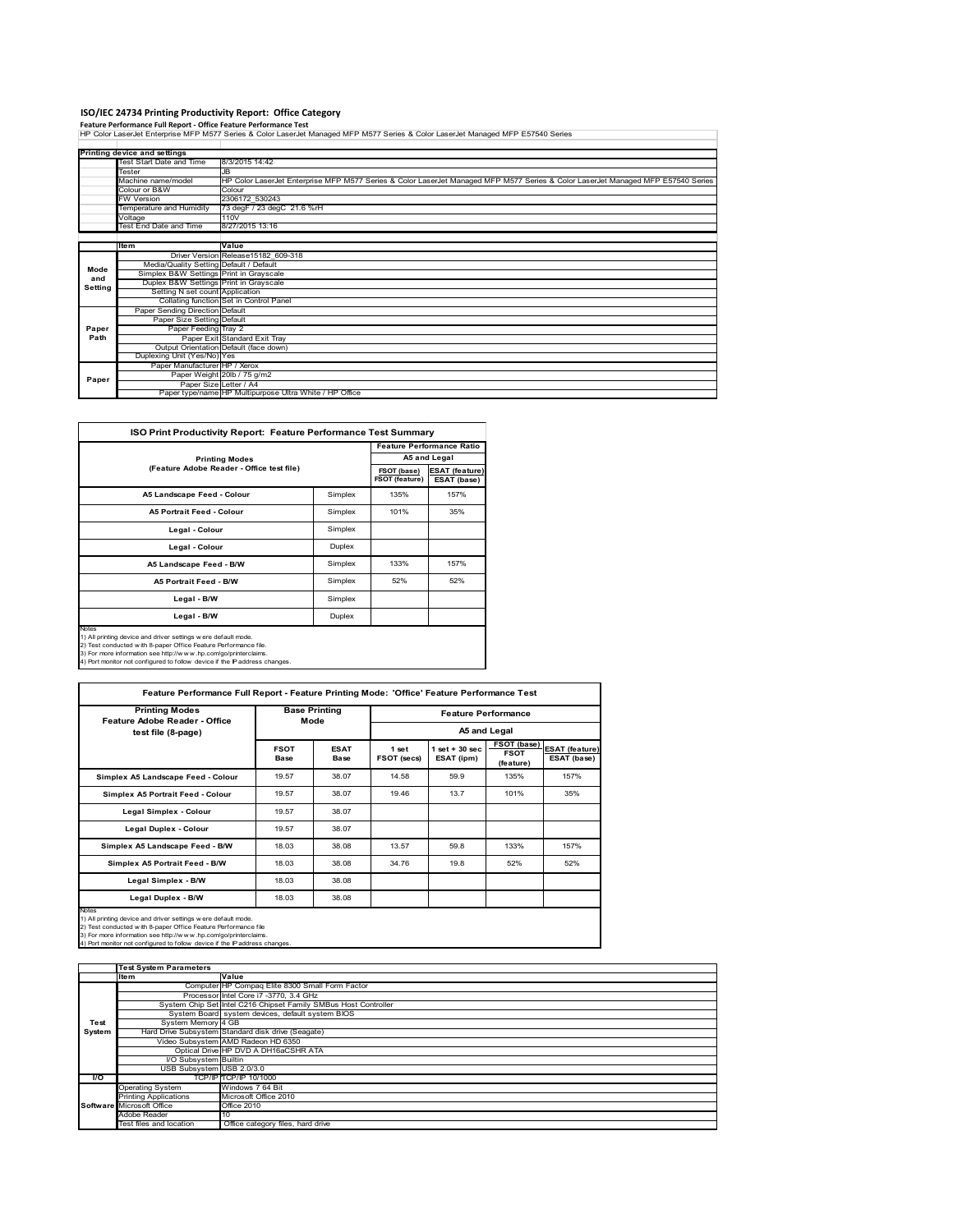### **ISO/IEC 17629 First Print Out Time Report: Office Category**

**Full Detailed Test Report ‐ LETTER** HP Color LaserJet Enterprise MFP M577 Series & Color LaserJet Managed MFP M577 Series & Color LaserJet Managed MFP E57540 Series

|            | Printing device and settings               |                                                                                                                                  |
|------------|--------------------------------------------|----------------------------------------------------------------------------------------------------------------------------------|
|            | Test Start Date and Time                   | 8/3/2015 14:42                                                                                                                   |
|            | Tester                                     | JB                                                                                                                               |
|            | Machine name/model                         | HP Color LaserJet Enterprise MFP M577 Series & Color LaserJet Managed MFP M577 Series & Color LaserJet Managed MFP E57540 Series |
|            | Colour or B&W                              | Colour                                                                                                                           |
|            | FW Version                                 | 2306172 530243                                                                                                                   |
|            | Configuration (options)                    | Default                                                                                                                          |
|            | Controller                                 | 4.132                                                                                                                            |
|            | Printing device page count                 | Not Specified                                                                                                                    |
|            | Printing supplies page count Not Specified |                                                                                                                                  |
|            | Temperature and Humidity                   | 73 degF / 23 degC 21.6 %rH                                                                                                       |
|            | Voltage                                    | 110V                                                                                                                             |
|            | Test End Date and Time                     | 8/27/2015 13:16                                                                                                                  |
|            |                                            |                                                                                                                                  |
|            | ltem                                       | Value                                                                                                                            |
| Mode       | PDL and driver version                     | Release15182 609-318                                                                                                             |
| and        | Print Quality mode                         | default                                                                                                                          |
| Setting    | <b>B&amp;W</b> settings                    | default                                                                                                                          |
|            | Paper feed orientation                     | Short Edge                                                                                                                       |
| Paper      | Paper type setting                         | default                                                                                                                          |
|            | Paper feeding                              | Standard cassette                                                                                                                |
|            | Paper exit                                 | Standard exit tray                                                                                                               |
| Paper Path | Output orientation                         | default (face up or face down)                                                                                                   |



|                                                        | ISO First Page Out Time Report: Office Category<br><b>Detailed Report: LETTER</b>                                                                                                                        |                            |                            |                              |                            |                   |             |
|--------------------------------------------------------|----------------------------------------------------------------------------------------------------------------------------------------------------------------------------------------------------------|----------------------------|----------------------------|------------------------------|----------------------------|-------------------|-------------|
|                                                        |                                                                                                                                                                                                          | Word<br>(seconds)          | Excel<br>(seconds)         | Adobe<br>Reader<br>(seconds) | Average<br>(seconds)       | <b>Delay Time</b> |             |
|                                                        | FPOT from Ready - Simplex                                                                                                                                                                                | 6.25                       | 6.42                       | 7.29                         | 6.66                       | 21 Seconds        |             |
|                                                        | FPOT from Ready - Duplex                                                                                                                                                                                 | 10.70                      | 10.81                      | 12.00                        | 11.18                      | 21 Seconds        |             |
| <b>Color Mode</b>                                      | FPOT from Sleep - Simplex                                                                                                                                                                                |                            |                            | 22.22                        |                            | 180 Minutes       |             |
|                                                        | Recovery Time                                                                                                                                                                                            |                            |                            | 14.9                         |                            |                   |             |
|                                                        | FPOT from Off - Simplex                                                                                                                                                                                  |                            |                            | 140.40                       |                            |                   |             |
|                                                        | Warm-up Time                                                                                                                                                                                             |                            |                            | 133.11                       |                            |                   |             |
|                                                        | FPOT from Ready - Simplex                                                                                                                                                                                | 5.14                       | 5.30                       | 5.99                         | 5.48                       | 21 Seconds        |             |
|                                                        | FPOT from Ready - Duplex                                                                                                                                                                                 | 9.74                       | 9.63                       | 10.38                        | 9.92                       | 21 Seconds        |             |
| <b>B&amp;W Mode</b>                                    | FPOT from Sleep - Simplex                                                                                                                                                                                |                            |                            | 22.33                        |                            | 180 Minutes       |             |
|                                                        | Recovery Time                                                                                                                                                                                            |                            |                            | 16.3                         |                            |                   |             |
|                                                        | FPOT from Off - Simplex                                                                                                                                                                                  |                            |                            | 132.58                       |                            |                   |             |
|                                                        | Warm-up Time                                                                                                                                                                                             |                            |                            | 126.59                       |                            |                   |             |
|                                                        | 1) All printing device and driver settings w ere default mode.<br>2) For the B/W results, the print driver was set to "print in B/W".<br>3) For more information see http://www.hp.com/go/printerclaims. |                            |                            |                              |                            |                   |             |
|                                                        | 4) Port monitor not configured to follow device if the IP address changes.<br>5) Page counts w ere collected after completion of the tests.<br>6) Details for FPOT from Sleep are show n below.          |                            |                            |                              |                            |                   |             |
|                                                        |                                                                                                                                                                                                          |                            |                            |                              |                            |                   |             |
| <b>HP Data Table</b><br><b>Detailed Report: LETTER</b> |                                                                                                                                                                                                          | <b>FPOT Avg</b><br>(se cs) | FPOT (secs)<br>Iteration 1 | FPOT (secs)<br>Iteration 2   | FPOT (secs)<br>Iteration 3 | Application       | Delay Time  |
|                                                        | FPOT from Sleep                                                                                                                                                                                          | 22.22                      | 21.97                      | 22.47                        | N/A                        | Adobe Reader      | 180 Minutes |
| <b>Color Mode</b>                                      | FPOT from Sleep (60 minutes)<br>HP/Non ISO Test                                                                                                                                                          | 8.72                       | 8.73                       | 8.70                         | N/A                        | Adobe Reader      | 60 Minutes  |
| <b>B&amp;W Mode</b>                                    | FPOT from Sleep                                                                                                                                                                                          | 22.33                      | 22.28                      | 22.37                        | N/A                        | Adobe Reader      | 180 Minutes |

**Item Value** omputer HP Compaq Elite 8300 Small Form Factor<br>The Core is the Core is 1770, 3.4 GHz Processor Intel Core i7 -3770, 3.4 GHz<br>System Chip Set Intel C216 Chipset Family SMBus Host Controller<br>System Board system devices, default system BIOS ystem Only Oct<br>ystem Board<br>ard Drive Subsystem<br>ideo Subsystem Hard Drive Subsystem Standard disk drive (Seagate) Video Subsystem AMD Radeon HD 6350 Optical Drive HP DVD A DH16aCSHR ATA Subsystem Builtin USB Subsystem USB 2.0/3.0 Operating System Windows 7 Business/Ultimate, 64 bit, Build 7601, SP 1 Microsoft Office 2010 SP2 Adobe Reader 10.1.4 Print Driver Release15182\_609-318 **Test System Software Test System Parameters Printing Device Connection** TCP/IP 10/1000 inting Applications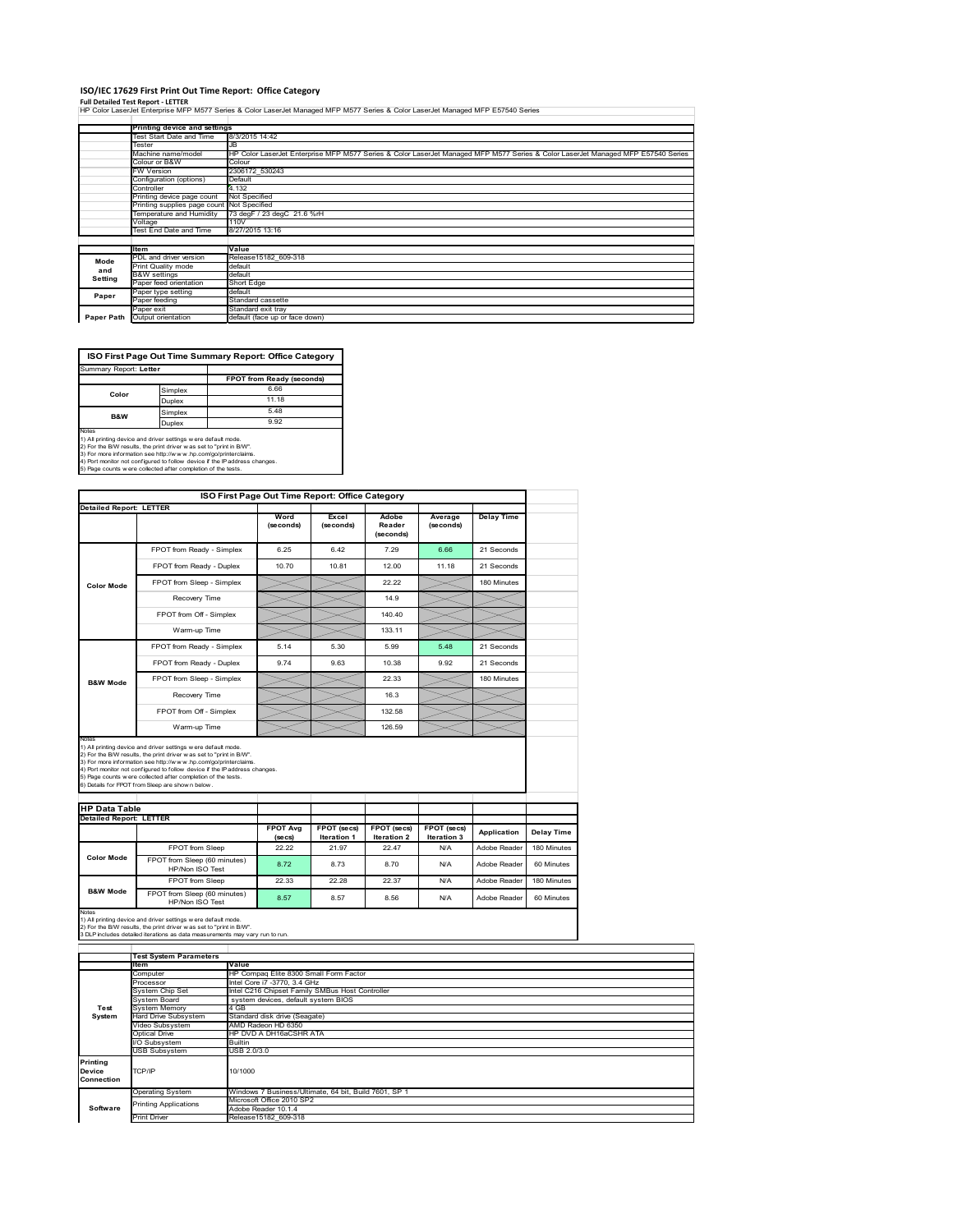#### **ISO/IEC 17629 First Print Out Time Report: Office Category**

**Full Detailed Test Report ‐ A4** HP Color LaserJet Enterprise MFP M577 Series & Color LaserJet Managed MFP M577 Series & Color LaserJet Managed MFP E57540 Series

|            | Printing device and settings               |                                                                                                                                  |  |  |
|------------|--------------------------------------------|----------------------------------------------------------------------------------------------------------------------------------|--|--|
|            | Test Start Date and Time                   | 8/3/2015 14:42                                                                                                                   |  |  |
|            | Tester                                     | JB                                                                                                                               |  |  |
|            | Machine name/model                         | HP Color LaserJet Enterprise MFP M577 Series & Color LaserJet Managed MFP M577 Series & Color LaserJet Managed MFP E57540 Series |  |  |
|            | Colour or B&W<br>Colour                    |                                                                                                                                  |  |  |
|            | <b>FW Version</b>                          | 2306172 530243                                                                                                                   |  |  |
|            | Configuration (options)                    | Default                                                                                                                          |  |  |
|            | Controller                                 | 4.132                                                                                                                            |  |  |
|            | Printing device page count                 | Not Specified                                                                                                                    |  |  |
|            | Printing supplies page count Not Specified |                                                                                                                                  |  |  |
|            | Temperature and Humidity                   | 73 degF / 23 degC 21.6 %rH                                                                                                       |  |  |
|            | Voltage                                    | 110V                                                                                                                             |  |  |
|            | Test End Date and Time                     | 8/27/2015 13:16                                                                                                                  |  |  |
|            |                                            |                                                                                                                                  |  |  |
|            | ltem                                       | Value                                                                                                                            |  |  |
| Mode       | PDL and driver version                     | Release15182 609-318                                                                                                             |  |  |
| and        | Print Quality mode                         | default                                                                                                                          |  |  |
| Setting    | <b>B&amp;W</b> settings                    | default                                                                                                                          |  |  |
|            | Paper feed orientation                     | Short Edge                                                                                                                       |  |  |
| Paper      | Paper type setting                         | default                                                                                                                          |  |  |
|            | Paper feeding                              | Standard cassette                                                                                                                |  |  |
|            | Paper exit                                 | Standard exit tray                                                                                                               |  |  |
| Paper Path | Output orientation                         | default (face up or face down)                                                                                                   |  |  |



Simplex 5.60<br>Duplex 10.10 Duplex **B&W**

Notes<br>1) All printing device and driver settings were default mode.<br>2) For the BAV results, the print driver was set to "print in BAV".<br>3) For more information see http://www.hp.com/golprinterclaims.<br>4) Port monitor not co

| <b>Detailed Report: A4</b>                                  |                                                                                                                                                                                                                                                                                                                                                                                                             | Word<br>(seconds)          | Excel<br>(seconds)                | Adobe<br>Reader<br>(seconds)      | Average<br>(seconds)       | <b>Delay Time</b> |             |
|-------------------------------------------------------------|-------------------------------------------------------------------------------------------------------------------------------------------------------------------------------------------------------------------------------------------------------------------------------------------------------------------------------------------------------------------------------------------------------------|----------------------------|-----------------------------------|-----------------------------------|----------------------------|-------------------|-------------|
|                                                             | FPOT from Ready - Simplex                                                                                                                                                                                                                                                                                                                                                                                   | 6.35                       | 6.73                              | 7.43                              | 6.84                       | 21 Seconds        |             |
|                                                             | FPOT from Ready - Duplex                                                                                                                                                                                                                                                                                                                                                                                    | 10.81                      | 10.81                             | 12.02                             | 11.22                      | 21 Seconds        |             |
| <b>Color Mode</b>                                           | FPOT from Sleep - Simplex                                                                                                                                                                                                                                                                                                                                                                                   |                            |                                   | 22.11                             |                            | 180 Minutes       |             |
|                                                             | Recovery Time                                                                                                                                                                                                                                                                                                                                                                                               |                            |                                   | 14.7                              |                            |                   |             |
|                                                             | FPOT from Off - Simplex                                                                                                                                                                                                                                                                                                                                                                                     |                            |                                   | 130.82                            |                            |                   |             |
|                                                             | Warm-up Time                                                                                                                                                                                                                                                                                                                                                                                                |                            |                                   | 123.39                            |                            |                   |             |
|                                                             | FPOT from Ready - Simplex                                                                                                                                                                                                                                                                                                                                                                                   | 5.27                       | 5.43                              | 6.08                              | 5.60                       | 21 Seconds        |             |
|                                                             | FPOT from Ready - Duplex                                                                                                                                                                                                                                                                                                                                                                                    | 9.75                       | 10.02                             | 10.51                             | 10.10                      | 21 Seconds        |             |
| <b>B&amp;W Mode</b>                                         | FPOT from Sleep - Simplex                                                                                                                                                                                                                                                                                                                                                                                   |                            |                                   | 22.42                             |                            | 180 Minutes       |             |
|                                                             | Recovery Time                                                                                                                                                                                                                                                                                                                                                                                               |                            |                                   | 16.3                              |                            |                   |             |
|                                                             |                                                                                                                                                                                                                                                                                                                                                                                                             |                            |                                   |                                   |                            |                   |             |
|                                                             | FPOT from Off - Simplex                                                                                                                                                                                                                                                                                                                                                                                     |                            |                                   | 131.36                            |                            |                   |             |
|                                                             | Warm-up Time                                                                                                                                                                                                                                                                                                                                                                                                |                            |                                   | 125.29                            |                            |                   |             |
| Notes<br><b>HP Data Table</b><br><b>Detailed Report: A4</b> | 1) All printing device and driver settings w ere default mode.<br>2) For the B/W results, the print driver was set to "print in B/W".<br>3) For more information see http://www.hp.com/go/printerclaims.<br>4) Port monitor not configured to follow device if the IP address changes.<br>5) Page counts w ere collected after completion of the tests.<br>6) Details for FPOT from Sleep are show n below. | <b>FPOT Avg</b><br>(se cs) | FPOT (secs)<br><b>Iteration 1</b> | FPOT (secs)<br><b>Iteration 2</b> | FPOT (secs)<br>Iteration 3 | Application       | Delay Time  |
|                                                             | FPOT from Sleep                                                                                                                                                                                                                                                                                                                                                                                             | 22.11                      | 22.02                             | 22.19                             | N/A                        | Adobe Reader      | 180 Minutes |
| <b>Color Mode</b>                                           | FPOT from Sleep (60 minutes)<br>HP/Non ISO Test                                                                                                                                                                                                                                                                                                                                                             | 8.71                       | 8.73                              | 8.68                              | N/A                        | Adobe Reader      | 60 Minutes  |
| <b>B&amp;W Mode</b>                                         | FPOT from Sleep                                                                                                                                                                                                                                                                                                                                                                                             | 22.42                      | 22.34                             | 22.49                             | N/A                        | Adobe Reader      | 180 Minutes |

|                                  | <b>Test System Parameters</b> |                                                       |
|----------------------------------|-------------------------------|-------------------------------------------------------|
|                                  | ltem                          | Value                                                 |
|                                  | Computer                      | HP Compaq Elite 8300 Small Form Factor                |
|                                  | Processor                     | Intel Core i7 -3770, 3.4 GHz                          |
|                                  | System Chip Set               | Intel C216 Chipset Family SMBus Host Controller       |
|                                  | System Board                  | system devices, default system BIOS                   |
| Test                             | <b>System Memory</b>          | 4 GB                                                  |
| System                           | Hard Drive Subsystem          | Standard disk drive (Seagate)                         |
|                                  | Video Subsystem               | AMD Radeon HD 6350                                    |
|                                  | Optical Drive                 | HP DVD A DH16aCSHR ATA                                |
|                                  | I/O Subsystem                 | <b>Builtin</b>                                        |
|                                  | <b>USB Subsystem</b>          | USB 2.0/3.0                                           |
| Printing<br>Device<br>Connection | TCP/IP                        | 10/1000                                               |
|                                  | <b>Operating System</b>       | Windows 7 Business/Ultimate, 64 bit, Build 7601, SP 1 |
|                                  | <b>Printing Applications</b>  | Microsoft Office 2010 SP2                             |
| Software                         |                               | Adobe Reader 10.1.4                                   |
|                                  | <b>Print Driver</b>           | Release15182 609-318                                  |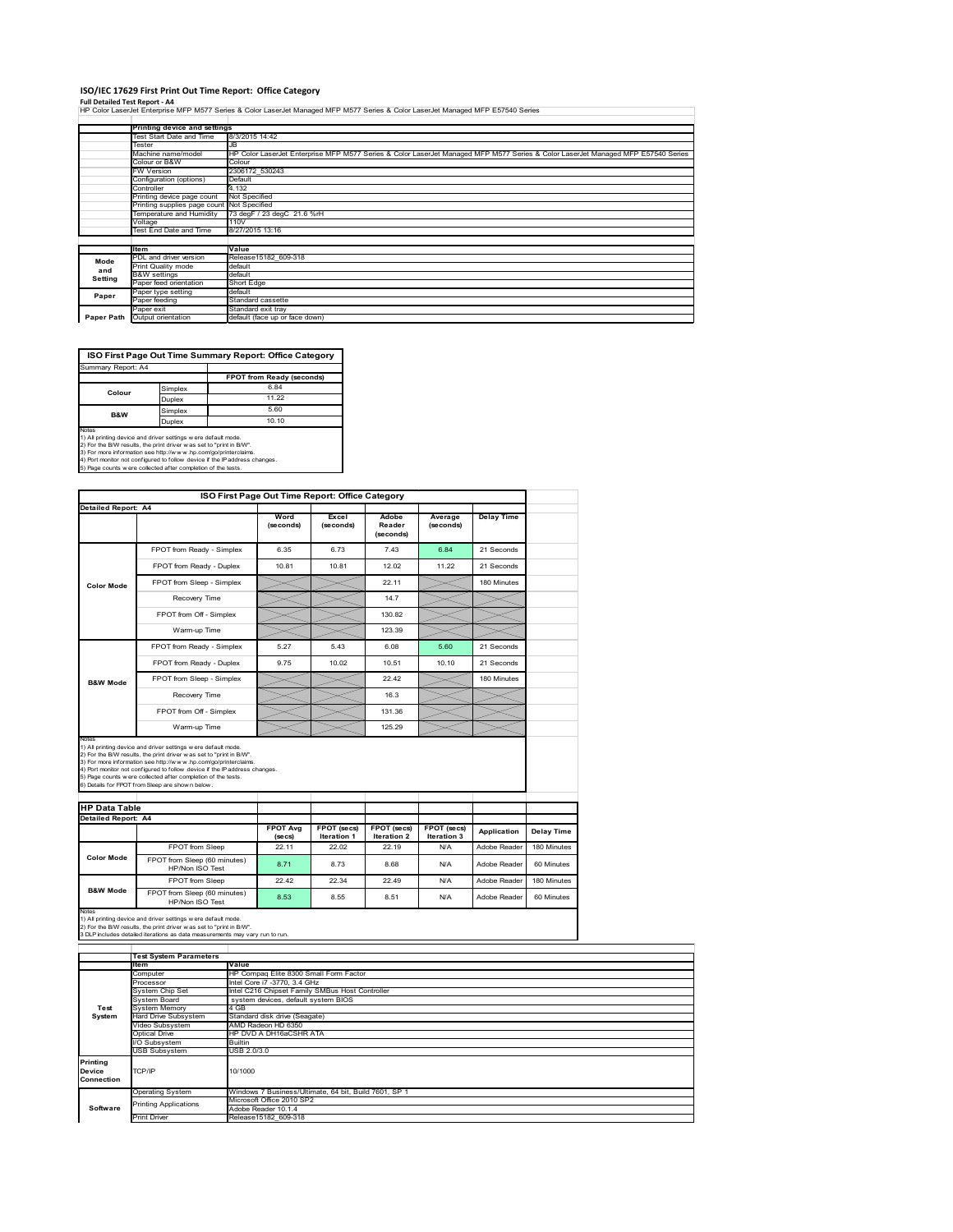# **ISO/IEC 29183 Copy Productivity Report**

**Full Detailed Test Report ‐ LETTER** HP Color LaserJet Enterprise MFP M577 Series & Color LaserJet Managed MFP M577 Series & Color LaserJet Managed MFP E57540 Series

|           | <b>Machine Setup Information</b>        |                                                                                                                                                     |
|-----------|-----------------------------------------|-----------------------------------------------------------------------------------------------------------------------------------------------------|
|           | Test Start Date and Time 8/6/2015 12:46 |                                                                                                                                                     |
|           | <b>Tester</b> JB                        |                                                                                                                                                     |
|           |                                         | Machine name/model HP Color LaserJet Enterprise MFP M577 Series & Color LaserJet Managed MFP M577 Series & Color LaserJet Managed MFP E57540 Series |
|           | Colour or B&W Colour                    |                                                                                                                                                     |
|           |                                         | FW Version 2306172 530243                                                                                                                           |
|           | Configuration (options) Not Specified   |                                                                                                                                                     |
|           |                                         | Temperature and Humidity 73 degF / 23 degC 21.6 %rH                                                                                                 |
|           | Test End Date and Time: 8/17/2015 11:24 |                                                                                                                                                     |
|           |                                         |                                                                                                                                                     |
|           | Pre-set Item                            | <b>Pre-set Value</b>                                                                                                                                |
|           | <b>Output Resolution Default</b>        |                                                                                                                                                     |
|           | Output Quality Default                  |                                                                                                                                                     |
| Mode      |                                         | Copying Mode Colour for Colour and B&W for B&W                                                                                                      |
|           | Auto Density Adjustment Default         |                                                                                                                                                     |
|           |                                         | Collating function Set in Control Panel                                                                                                             |
| Paper     | Paper Sending Direction Default         |                                                                                                                                                     |
|           | Paper Type Setting Default              |                                                                                                                                                     |
| Paper     | Paper Feeding Tray 2                    |                                                                                                                                                     |
| Path      | Paper Exit Default                      |                                                                                                                                                     |
|           |                                         | Face Up Exit Default (face down)                                                                                                                    |
|           | <b>Fixing Capability Default</b>        |                                                                                                                                                     |
| Temporary | Image Quality Stability Default         |                                                                                                                                                     |
| Stop      | Capacity of Paper Default               |                                                                                                                                                     |
|           | Others None                             |                                                                                                                                                     |
|           |                                         |                                                                                                                                                     |
|           | Paper Manufacturer HP / Xerox           |                                                                                                                                                     |
| Paper     |                                         | Paper Weight 20lb / 75 g/m2                                                                                                                         |
|           | Paper Size Letter / A4                  |                                                                                                                                                     |
|           |                                         | Paper type/name HP Multipurpose Ultra White / HP Office                                                                                             |

| Summary Report: Letter                                                                                                                                                                                               |              |             |  |  |  |
|----------------------------------------------------------------------------------------------------------------------------------------------------------------------------------------------------------------------|--------------|-------------|--|--|--|
|                                                                                                                                                                                                                      |              |             |  |  |  |
|                                                                                                                                                                                                                      | <b>sFCOT</b> | sESAT (ipm) |  |  |  |
| Color                                                                                                                                                                                                                | 8.7          | 40.2        |  |  |  |
| <b>B&amp;W</b>                                                                                                                                                                                                       | 5.4          | 40.2        |  |  |  |
| <b>Notes</b><br>First Copy Out and Copy Speed measured using ISO/IEC 29183,<br>excludes first set of test documents. For more information see<br>http://www.hp.com/go/printerclaims. Exact speed varies depending on |              |             |  |  |  |
| the system configuration and document.                                                                                                                                                                               |              |             |  |  |  |

| Detailed Report: LETTER |               |              |       |             |                |             |  |
|-------------------------|---------------|--------------|-------|-------------|----------------|-------------|--|
|                         |               |              |       | sEFTP (ipm) |                |             |  |
|                         | <b>Target</b> | sFCOT (secs) | 1copy | 1copy+30sec | 1copy+4minutes | sESAT (ipm) |  |
|                         | A             | 8.58         | 6.99  | 33.00       | 38.20          | 40.23       |  |
|                         |               |              |       | 23 sets     | 173 sets       |             |  |
|                         | B             | 8.66         | 6.93  | 33.26       |                | 40.22       |  |
|                         |               |              |       | 23 sets     |                |             |  |
| Color                   | C             | 8.39         | 7.15  | 33.21       |                | 40.23       |  |
|                         |               |              |       | 23 sets     |                |             |  |
|                         | D             | 8.94         | 6.72  | 33.24       |                | 40.23       |  |
|                         |               |              |       | 23 sets     |                |             |  |
|                         | Average       | 8.7          | 6.9   | 33.1        | 38.2           | 40.2        |  |
|                         | A             | 5.35         | 11.21 | 35.73       | 38.77          | 40.22       |  |
|                         |               |              |       | 23 sets     | 175 sets       |             |  |
|                         | B             | 5.41         | 11.10 | 35.79       |                | 40.21       |  |
|                         |               |              |       | 23 sets     |                |             |  |
| <b>B&amp;W</b>          | C             | 5.31         | 11.30 | 35.93       |                | 40.23       |  |
|                         |               |              |       | 23 sets     |                |             |  |
|                         | D             | 5.47         | 10.97 | 36.22       |                | 40.21       |  |
|                         |               |              |       | 23 sets     |                |             |  |
| <b>Notes</b>            | Average       | 5.4          | 11.1  | 35.9        | 38.7           | 40.2        |  |

Notes<br>First Copy Out and Copy Speed measured using ISO/IEC 29183, excludes first set of test documents. For more information see<br>http://www.hp.com/go/printerclaims. Exact speed varies depending on the system configuration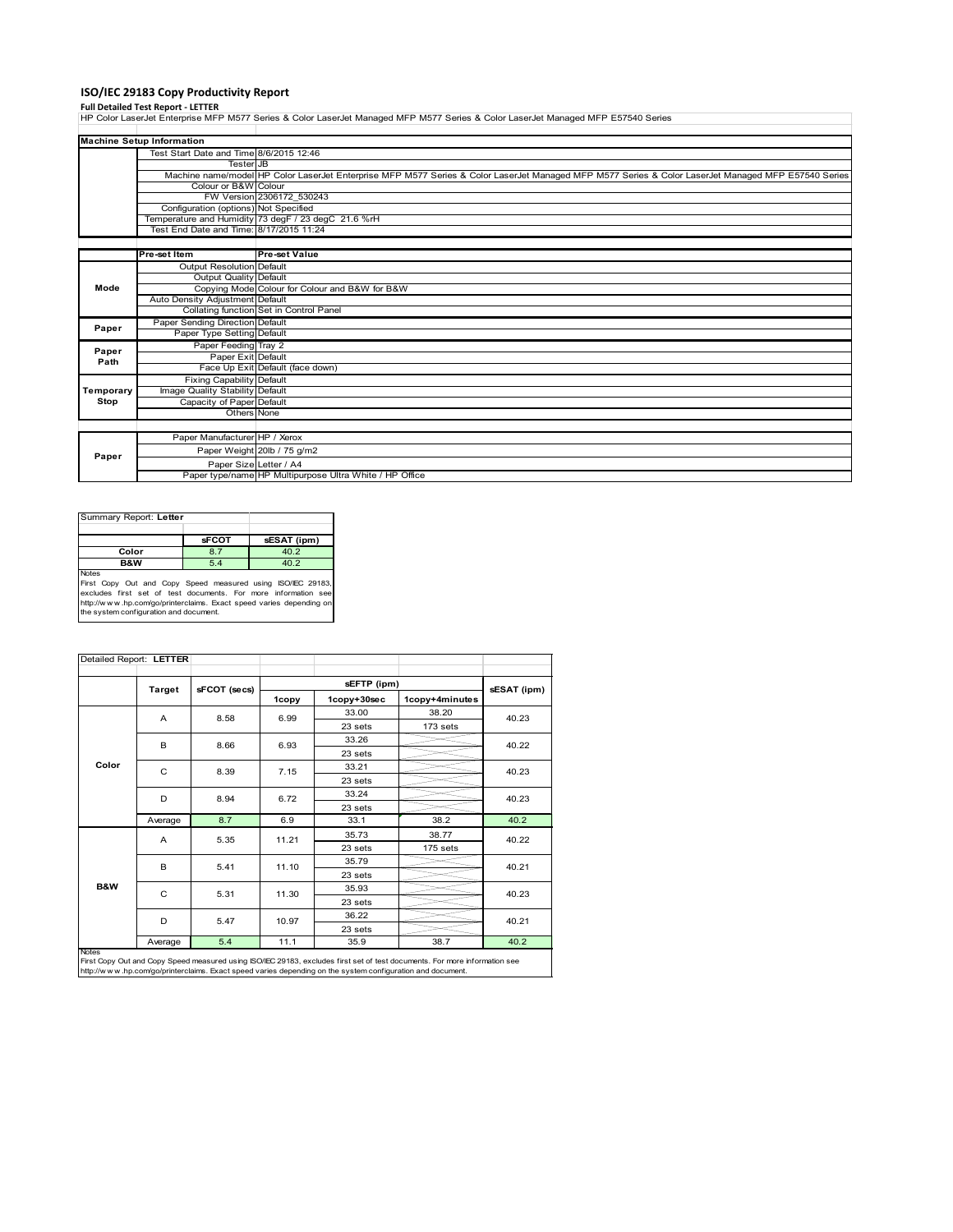# **ISO/IEC 29183 Copy Productivity Report**

**Full Detailed Test Report ‐ A4**

HP Color LaserJet Enterprise MFP M577 Series & Color LaserJet Managed MFP M577 Series & Color LaserJet Managed MFP E57540 Series

|           | <b>Machine Setup Information</b>        |                                                                                                                                                     |
|-----------|-----------------------------------------|-----------------------------------------------------------------------------------------------------------------------------------------------------|
|           | Test Start Date and Time 8/6/2015 12:46 |                                                                                                                                                     |
|           | <b>Tester</b> JB                        |                                                                                                                                                     |
|           |                                         | Machine name/model HP Color LaserJet Enterprise MFP M577 Series & Color LaserJet Managed MFP M577 Series & Color LaserJet Managed MFP E57540 Series |
|           | Colour or B&W Colour                    |                                                                                                                                                     |
|           |                                         | FW Version 2306172 530243                                                                                                                           |
|           | Configuration (options) Not Specified   |                                                                                                                                                     |
|           |                                         | Temperature and Humidity 73 degF / 23 degC 21.6 %rH                                                                                                 |
|           | Test End Date and Time: 8/17/2015 11:24 |                                                                                                                                                     |
|           |                                         |                                                                                                                                                     |
|           | Pre-set Item                            | <b>Pre-set Value</b>                                                                                                                                |
|           | <b>Output Resolution Default</b>        |                                                                                                                                                     |
|           | Output Quality Default                  |                                                                                                                                                     |
| Mode      |                                         | Copying Mode Colour for Colour and B&W for B&W                                                                                                      |
|           | Auto Density Adjustment Default         |                                                                                                                                                     |
|           |                                         | Collating function Set in Control Panel                                                                                                             |
| Paper     | Paper Sending Direction Default         |                                                                                                                                                     |
|           | Paper Type Setting Default              |                                                                                                                                                     |
| Paper     | Paper Feeding Tray 2                    |                                                                                                                                                     |
| Path      | Paper Exit Default                      |                                                                                                                                                     |
|           |                                         | Face Up Exit Default (face down)                                                                                                                    |
|           | <b>Fixing Capability Default</b>        |                                                                                                                                                     |
| Temporary | Image Quality Stability Default         |                                                                                                                                                     |
| Stop      | Capacity of Paper Default               |                                                                                                                                                     |
|           | Others None                             |                                                                                                                                                     |
|           |                                         |                                                                                                                                                     |
|           | Paper Manufacturer HP / Xerox           |                                                                                                                                                     |
| Paper     |                                         | Paper Weight 20lb / 75 g/m2                                                                                                                         |
|           | Paper Size Letter / A4                  |                                                                                                                                                     |
|           |                                         | Paper type/name HP Multipurpose Ultra White / HP Office                                                                                             |

| Summary Report: A4                                                  |              |             |
|---------------------------------------------------------------------|--------------|-------------|
|                                                                     |              |             |
|                                                                     | <b>sFCOT</b> | sESAT (ipm) |
| Colour                                                              | 9.1          | 38.0        |
| <b>B&amp;W</b>                                                      | 5.6          | 38.0        |
| <b>Notes</b>                                                        |              |             |
| First Copy Out and Copy Speed measured using ISO/IEC 29183,         |              |             |
| excludes first set of test documents. For more information see      |              |             |
| http://www.hp.com/go/printerclaims. Exact speed varies depending on |              |             |
| the system configuration and document.                              |              |             |

| Detailed Report: A4 |                |              |       |                  |                |       |  |
|---------------------|----------------|--------------|-------|------------------|----------------|-------|--|
|                     | <b>Target</b>  | sFCOT (secs) |       | sESAT (ipm)      |                |       |  |
|                     |                |              | 1copy | 1copy+30sec      | 1copy+4minutes |       |  |
|                     | A              | 9.39         | 6.38  | 31.40            | 34.25          | 38.08 |  |
|                     |                |              |       | 22 sets          | 165 sets       |       |  |
|                     | B              | 8.77         | 6.83  | 31.41            |                | 38.09 |  |
|                     |                |              |       | 22 sets          |                |       |  |
| Colour              | C              | 9.05         | 6.64  | 31.37            |                | 38.07 |  |
|                     |                |              |       | 22 sets          |                |       |  |
|                     | D              | 8.82         | 6.80  | 31.49            |                | 38.11 |  |
|                     |                |              |       | 22 sets          |                |       |  |
|                     | Average        | 9.1          | 6.6   | 31.4             | 34.2           | 38.0  |  |
|                     | $\overline{A}$ | 5.53         | 10.85 | 33.51            | 36.51          | 38.09 |  |
|                     |                |              |       | 22 sets          | 163 sets       |       |  |
|                     | B              | 5.77         | 10.41 | 33.77            |                | 38.10 |  |
| <b>B&amp;W</b>      |                |              |       | 22 sets          |                |       |  |
|                     | C              | 5.42         | 11.06 | 33.96            |                | 38.08 |  |
|                     |                |              |       | 22 sets<br>34.02 |                |       |  |
|                     | D              | 5.56         | 10.81 | 22 sets          |                | 38.08 |  |
| <b>Notes</b>        | Average        | 5.6          | 10.7  | 33.8             | 36.5           | 38.0  |  |

Notes<br>First Copy Out and Copy Speed measured using ISO/IEC 29183, excludes first set of test documents. For more information see<br>http://www.hp.com/go/printerclaims. Exact speed varies depending on the system configuration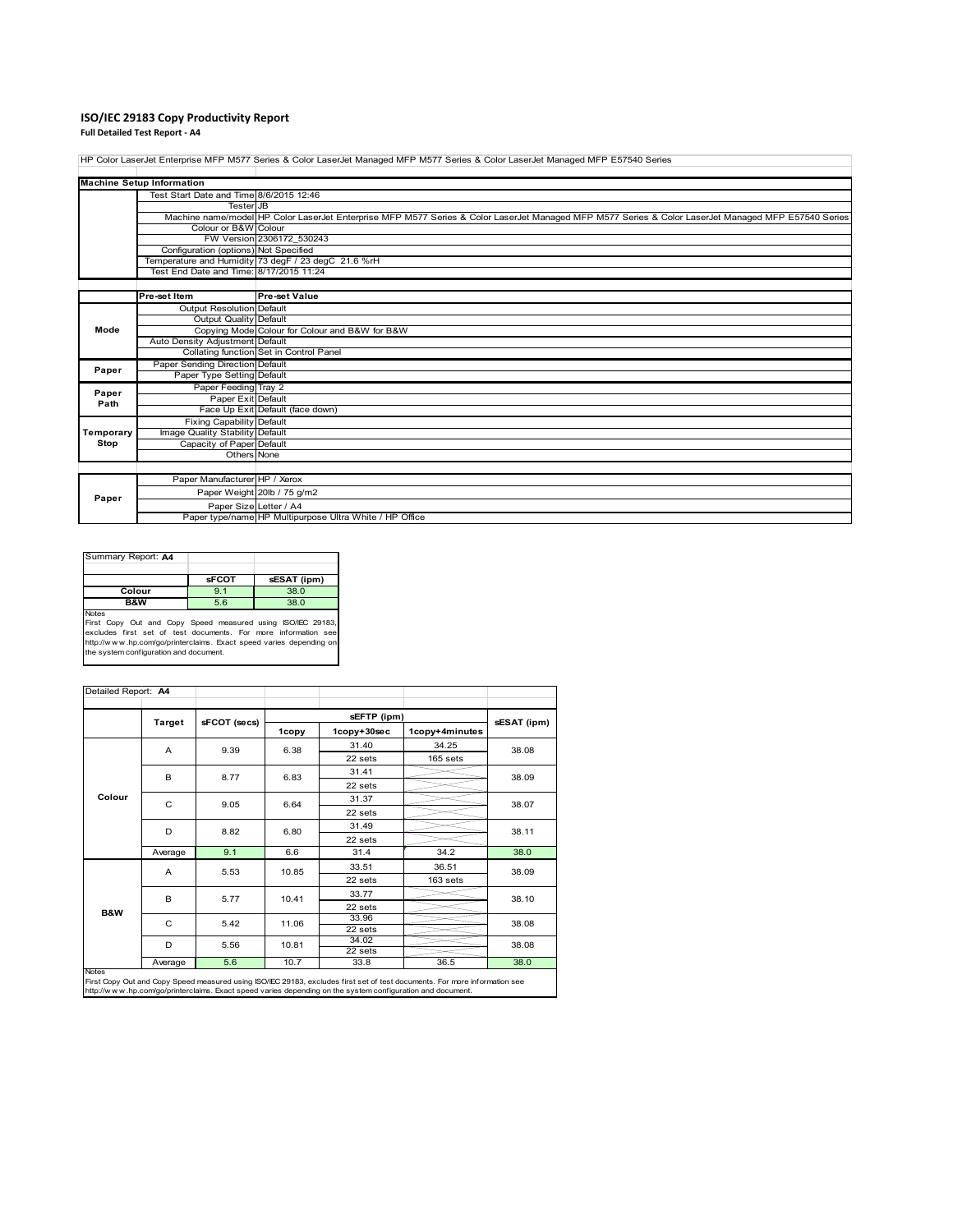# **ISO/IEC 24735 Copy Productivity Report**

| <b>Full Detailed Test Report - LETTER</b> |                                                                                                                                                     |
|-------------------------------------------|-----------------------------------------------------------------------------------------------------------------------------------------------------|
| <b>Machine Setup Information</b>          |                                                                                                                                                     |
| Test Start Date and Time 8/19/2015 8:22   |                                                                                                                                                     |
| <b>Tester</b> JB                          |                                                                                                                                                     |
|                                           | Machine name/model HP Color LaserJet Enterprise MFP M577 Series & Color LaserJet Managed MFP M577 Series & Color LaserJet Managed MFP E57540 Series |
| Colour or B&W Colour                      |                                                                                                                                                     |
|                                           | FW Version 2306172 530243                                                                                                                           |
| Configuration (options) Not Specified     |                                                                                                                                                     |
|                                           | Temperature and Humidity 73 degF / 23 degC 21.6 %rH                                                                                                 |
| Test End Date and Time: 8/20/2015 10:44   |                                                                                                                                                     |
|                                           |                                                                                                                                                     |
| Pre-set Item                              | <b>Pre-set Value</b>                                                                                                                                |
| Output Resolution Default                 |                                                                                                                                                     |
| <b>Output Quality Default</b>             |                                                                                                                                                     |
| Copying Mode Default                      |                                                                                                                                                     |
| Auto Density Adjustment Default           |                                                                                                                                                     |
|                                           | Collating function Activated (if not activated in default mode)                                                                                     |
| Paper Sending Direction Default           |                                                                                                                                                     |
| Paper Type Setting Default                |                                                                                                                                                     |
|                                           | Paper Feeding Standard cassette                                                                                                                     |
|                                           | Paper Exit Standard exit tray                                                                                                                       |
| Face Up Exit Default                      |                                                                                                                                                     |
| <b>Fixing Capability Default</b>          |                                                                                                                                                     |
| Image Quality Stability Default           |                                                                                                                                                     |
| Capacity of Paper Default                 |                                                                                                                                                     |
|                                           | Others Default                                                                                                                                      |
|                                           |                                                                                                                                                     |
| Paper Manufacturer HP / Xerox             |                                                                                                                                                     |
|                                           | Paper Weight 20lb / 75 g/m2                                                                                                                         |
|                                           | Paper Size Letter / A4                                                                                                                              |
|                                           |                                                                                                                                                     |

| <b>ISO/IEC 24735 Copy Productivity Report</b> |                 |             |            |                    |                      |                 |  |  |  |
|-----------------------------------------------|-----------------|-------------|------------|--------------------|----------------------|-----------------|--|--|--|
| Detailed Report: LETTER                       |                 |             |            |                    |                      |                 |  |  |  |
|                                               | Copying<br>Mode | FSOT (secs) | EFTP (ipm) |                    |                      | ESAT (ipm)      |  |  |  |
|                                               |                 | 1 set only  | 1 set only | $1$ set + $30$ sec | $1 set + 4 min$      | $1$ set + 30sec |  |  |  |
| <b>Color Mode</b>                             | 1:1             | 14.41       | 16.66      | 33.69              | 38.96                | 40.22           |  |  |  |
|                                               |                 |             | (1 set)    | 7 sets             | 44 sets              |                 |  |  |  |
|                                               | 1:2             | 18.68       | 12.84      | 30.56              |                      | 41.00           |  |  |  |
|                                               |                 |             | $1$ set)   | 7 sets             |                      |                 |  |  |  |
|                                               | 2:2             | 19.71       | 12.16      | 29.92              |                      | 41.04           |  |  |  |
|                                               |                 |             | (1 set)    | 7 sets             |                      |                 |  |  |  |
| <b>B&amp;W</b> mode                           | 1:1             | 14.19       | 16.91      | 33.43              | 37.35                | 39.52           |  |  |  |
|                                               |                 |             |            | 7 sets             | $\overline{44}$ sets |                 |  |  |  |
|                                               | 1:2             | 18.10       | 13.24      | 30.56              |                      | 41.00           |  |  |  |
|                                               |                 |             |            | 7 sets             |                      |                 |  |  |  |
|                                               | 2:2             | 19.03       | 12.60      | 30.38              |                      | 40.96           |  |  |  |
|                                               |                 |             |            | 7 sets             |                      |                 |  |  |  |